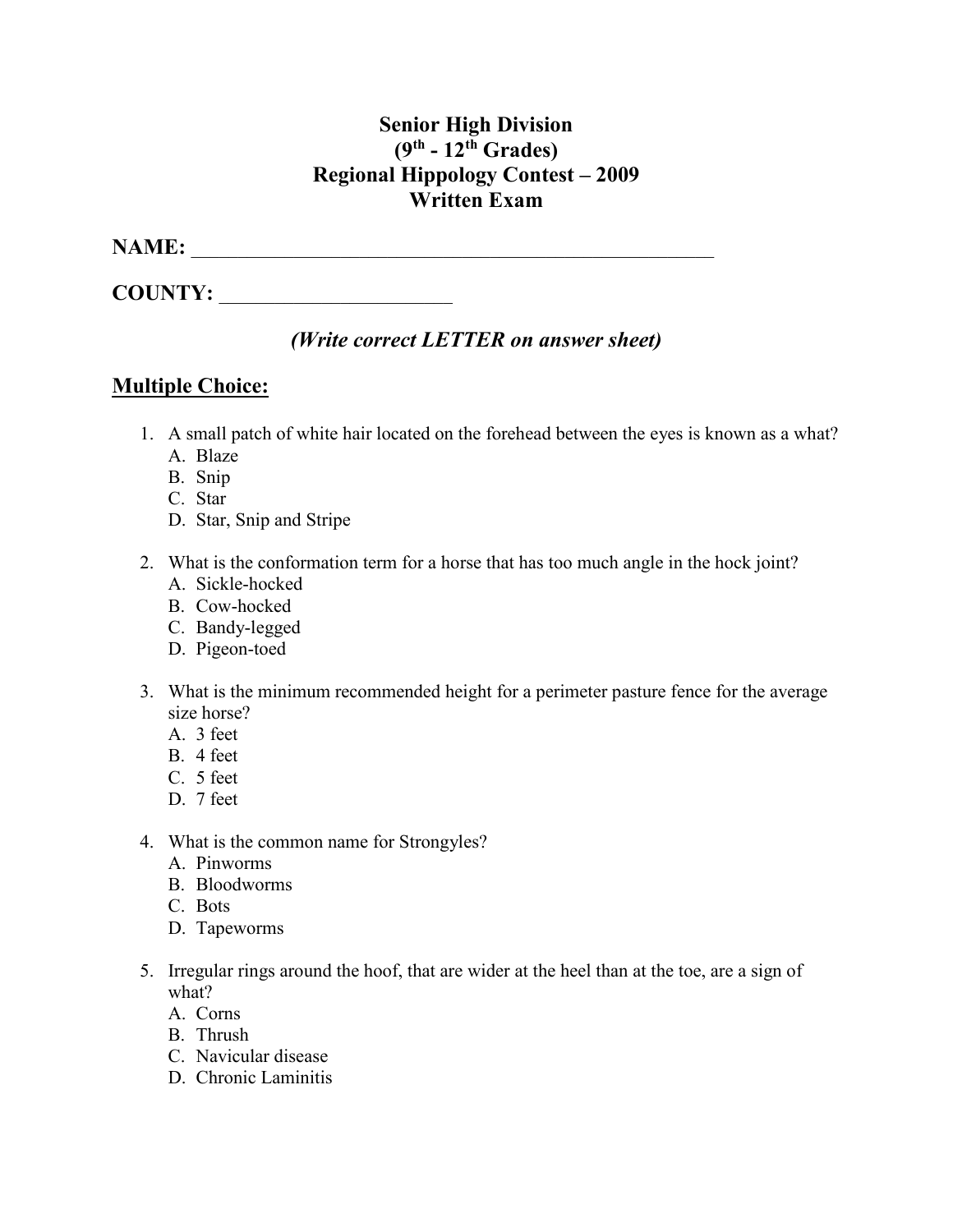- 6. What body system is affected by West Nile virus?
	- A. Central Nervous System
	- B. Circulatory System
	- C. Digestive System
	- D. Respiratory System
- 7. Consuming what type of forage causes horses to slobber a great deal?
	- A. Alfalfa
	- B. Fescue
	- C. Red clover
	- D. White clover
- 8. Which of the following is NOT a category of equine muscle?
	- A. Cardiac muscle
	- B. Rigid muscle
	- C. Skeletal muscle
	- D. Smooth muscle
- 9. How many days does the average estrus, or heat, last?
	- A. 1 to 2 days
	- B. 5 to 7 days
	- C. 10 to 12 days
	- D. 21 to 23 days
- 10. In each body cell of the horse, how many chromosome pairs are normally present?
	- A. 12
	- B. 16
	- C. 24
	- D. 32
- 11. The part of the Western saddle that is located directly behind the rider's rear is called what?
	- A. Cantle
	- B. Buck roll
	- C. Seat Jockey
	- D. Fender
- 12. Name the body color ranging from tan, through red, to reddish-brown, mane and tail black; usually black on lower legs.
	- A. Bay
	- B. Chestnut
	- C. Red Roan
	- D. Sorrel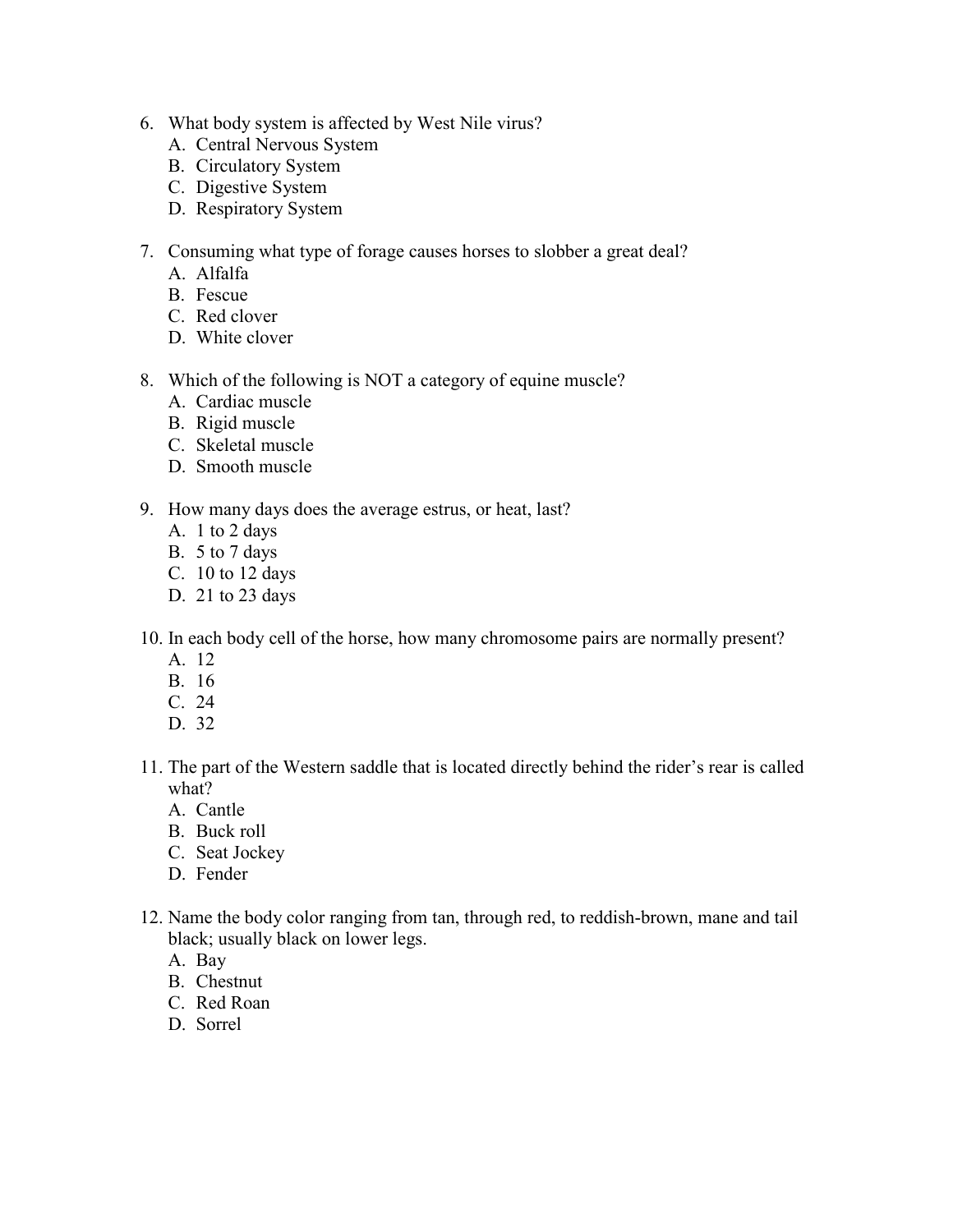- 13. Sharp, prominent and well-defined are terms used to describe the "ideal" what?
	- A. Croup
	- B. Stifle
	- C. Wither
	- D. Muzzle

14. What type of wood shavings should be avoided for stall bedding?

- A. White oak
- B. Black walnut
- C. White pine
- D. Red cedar
- 15. What class of dewormer is considered the least safe of the horse dewormers?
	- A. Avermectins
	- B. Benzimidazoles
	- C. Pyrimidines
	- D. Organophosphates
- 16. What modification is used on the shoes of trotting or driving horses to increase knee action?
	- A. Heel caulks
	- B. Toe caulks
	- C. Toe weights
	- D. Quarter clips
- 17. What is another name for the disease commonly known as "lockjaw"?
	- A. Tetanus
	- B. Equine Infectious Anemia
	- C. Strangles
	- D. Lyme Disease
- 18. What percentage of water is found in newly growing, springtime grasses?
	- A. 5 to 10%
	- B. 20 to 30%
	- C. 50 to 70%
	- D. 80 to 90%
- 19. What is a deficiency of red blood cells called?
	- A. Anemia
	- B. Edema
	- C. Glycolysis
	- D. Hematoma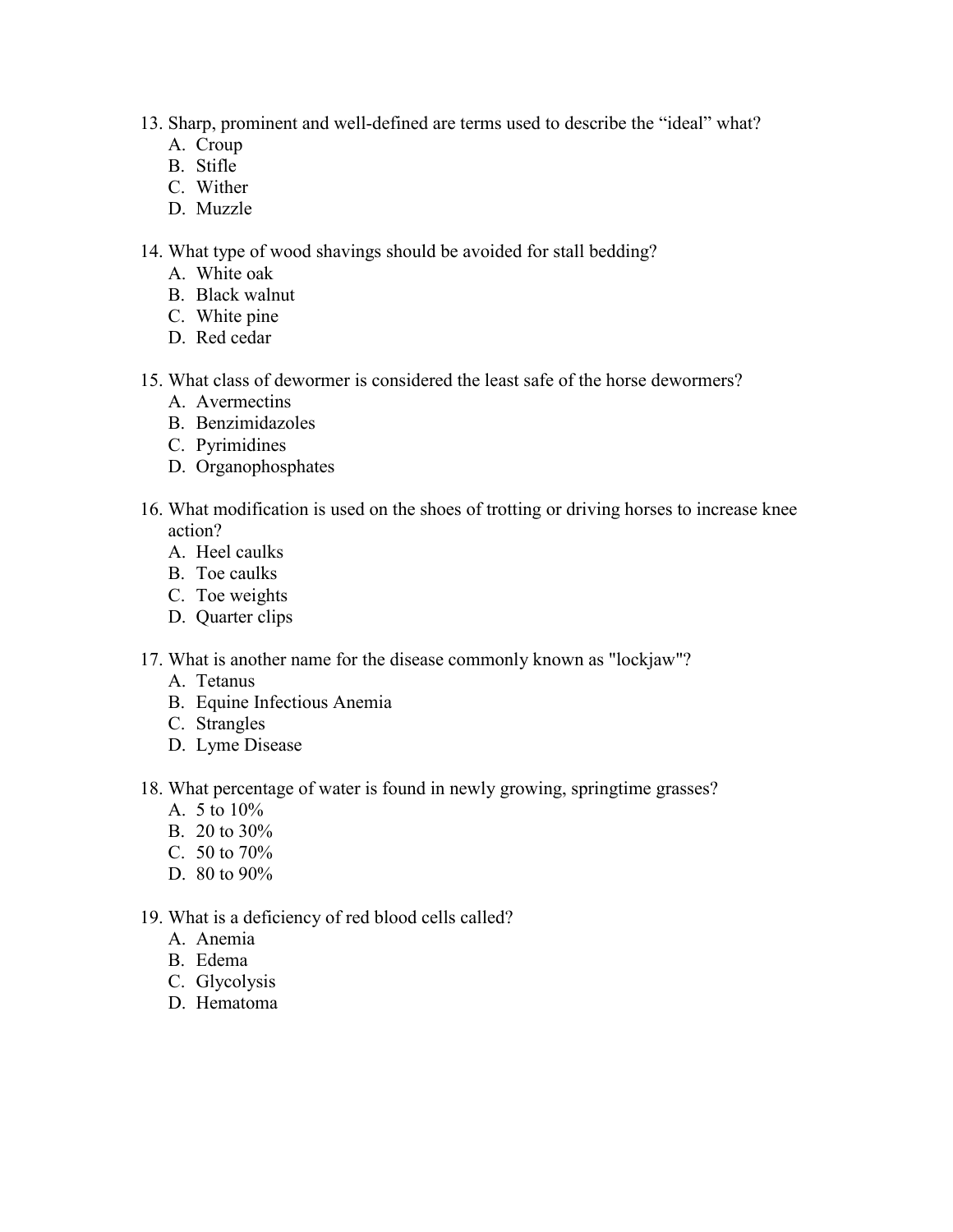- 20. What hormone stimulates the development of tissues required for maintaining pregnancy?
	- A. Estrogen
	- B. Progesterone
	- C. Testosterone
	- D. None of the above
- 21. A complete copy of the genetic material is contained in what part of each body cell?
	- A. Chloroplast
	- B. Mitochondria
	- C. Nucleus
	- D. Ribosome
- 22. What part of the English bridle fits around the horse's forehead, between the ears and eyes?
	- A. Browband
	- B. Crown piece
	- C. Cavesson
	- D. Noseband
- 23. Which of the following is NOT a gait of the Tennessee Walking Horse?
	- A. Canter
	- B. Flat Walk
	- C. Running Walk
	- D. Slow Rack
- 24. A bony enlargement that appears on the inside and front of the hock and tapers into the cannon bone is known as what?
	- A. Bone spavin
	- B. Bowed tendon
	- C. Ring bone
	- D. Splint
- 25. What are the most persistent pests to a horse?
	- A. Coyotes
	- B. Flies
	- C. Mosquitoes
	- D. Ticks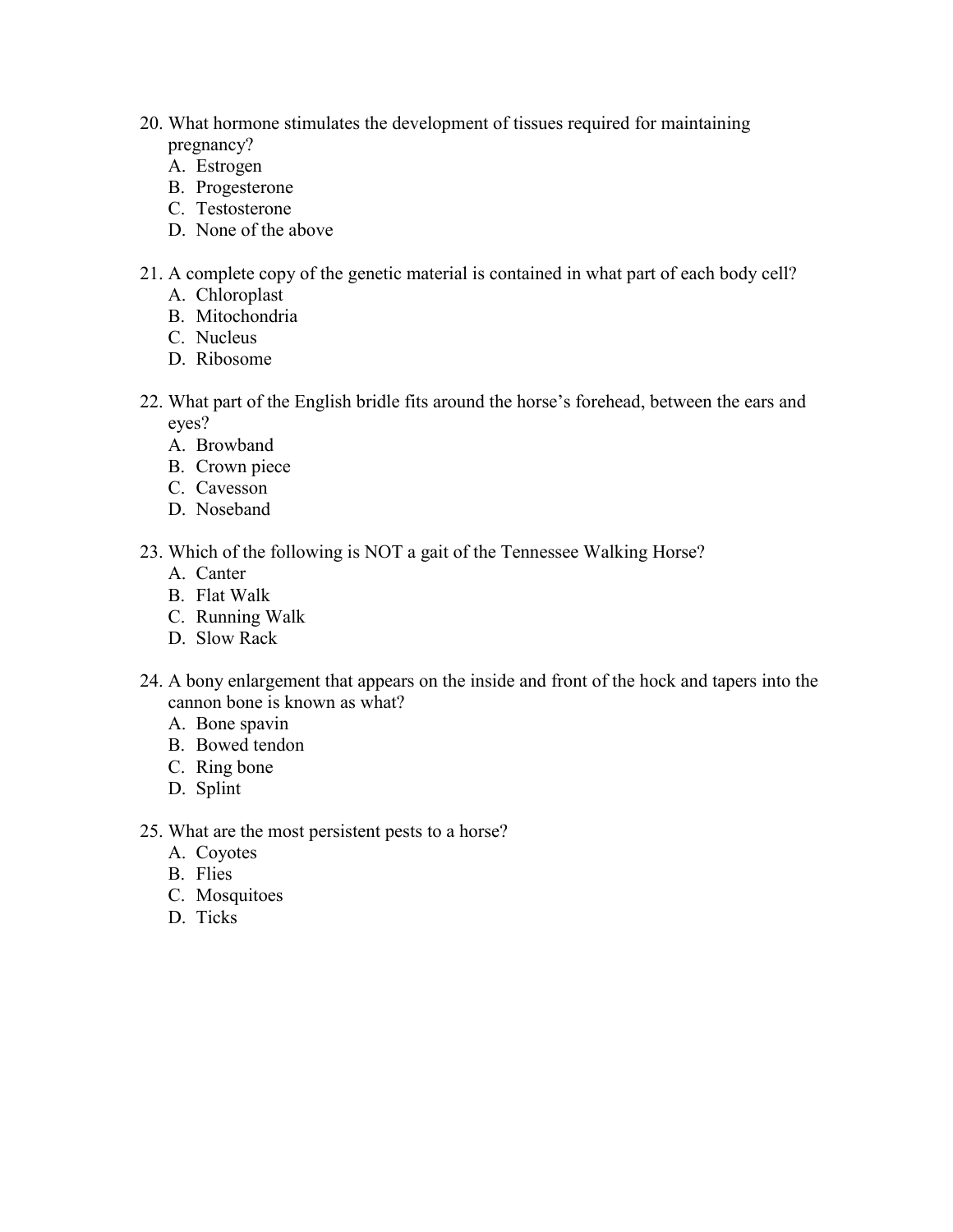#### **True or False:** *(Write True or False on the answer sheet)*

- 26. When you press the gums of a normal horse with your thumb, it should take two seconds for the capillary fill to return to its normal color.
- 27. Cue is the term used to describe the many conditioned stimuli that are used in horse training.
- 28. The first priority when designing horse fencing is cost.
- 29. The number of permanent teeth of a mature horse depends on the horse's sex.
- 30. Shoes with heel caulks are used on the back feet of reining horses to assist with executing their sliding stops.
- 31. Based on its digestive system, the horse is classified as a ruminant herbivore.
- 32. Bovatec or Monensin is a common substance added to cattle and poultry feeds that is highly toxic to horses.
- 33. Hemoglobin is the iron-containing protein of red blood cells.
- 34. Founder is the horseman's term for Colic.
- 35. In usual genetic shorthand, lower-case letters symbolize dominant genes.
- 36. Grade is the term used to describe a horse of unknown or non-registered ancestry or breeding.
- 37. Hunters and Jumpers are two breeds that use Saddle Seat type saddles.
- 38. Extremely rapid spread of infection and a frequent dry cough are two common features of Equine Influenza.
- 39. The aorta and vestibule are the names of the two chambers of the horse's heart.
- 40. The top of the small paddock or corral fences should be at eye level with the horse's head held in a natural upright position.